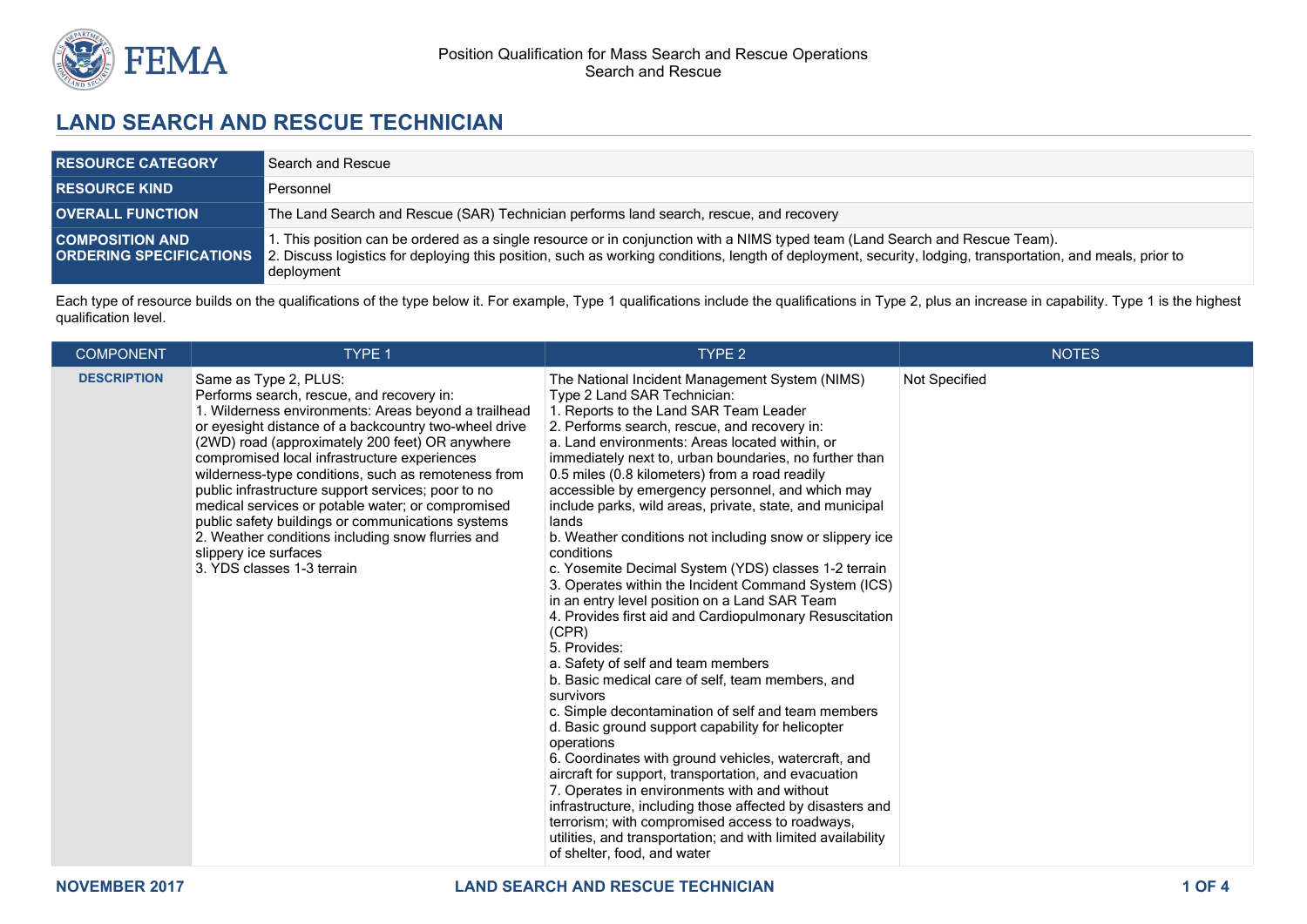

#### Position Qualification for Mass Search and Rescue Operations Search and Rescue

| <b>COMPONENT</b> | TYPE 1                                                                                                                                                                                                                                                                                                                                                                                                                                                                                                                                                                                                                | TYPE 2                                                                                                                                                                                                                                                                                                                                                                                                                                                                                                                                                                                                                                                                                                                                                                                                                                                                                                                                                                                                                                                                                                                                                                                                                                                                                                                                                                                                                                                                                                                                                                                                                                                                                                                                     | <b>NOTES</b>                                                                                                                                                                                                                                                                                                                                                                                                                                                                                                                                                                                                                                                                                                                                                                                                  |
|------------------|-----------------------------------------------------------------------------------------------------------------------------------------------------------------------------------------------------------------------------------------------------------------------------------------------------------------------------------------------------------------------------------------------------------------------------------------------------------------------------------------------------------------------------------------------------------------------------------------------------------------------|--------------------------------------------------------------------------------------------------------------------------------------------------------------------------------------------------------------------------------------------------------------------------------------------------------------------------------------------------------------------------------------------------------------------------------------------------------------------------------------------------------------------------------------------------------------------------------------------------------------------------------------------------------------------------------------------------------------------------------------------------------------------------------------------------------------------------------------------------------------------------------------------------------------------------------------------------------------------------------------------------------------------------------------------------------------------------------------------------------------------------------------------------------------------------------------------------------------------------------------------------------------------------------------------------------------------------------------------------------------------------------------------------------------------------------------------------------------------------------------------------------------------------------------------------------------------------------------------------------------------------------------------------------------------------------------------------------------------------------------------|---------------------------------------------------------------------------------------------------------------------------------------------------------------------------------------------------------------------------------------------------------------------------------------------------------------------------------------------------------------------------------------------------------------------------------------------------------------------------------------------------------------------------------------------------------------------------------------------------------------------------------------------------------------------------------------------------------------------------------------------------------------------------------------------------------------|
| <b>EDUCATION</b> | Not Specified                                                                                                                                                                                                                                                                                                                                                                                                                                                                                                                                                                                                         | Not Specified                                                                                                                                                                                                                                                                                                                                                                                                                                                                                                                                                                                                                                                                                                                                                                                                                                                                                                                                                                                                                                                                                                                                                                                                                                                                                                                                                                                                                                                                                                                                                                                                                                                                                                                              | Not Specified                                                                                                                                                                                                                                                                                                                                                                                                                                                                                                                                                                                                                                                                                                                                                                                                 |
| <b>TRAINING</b>  | Same as Type 2, PLUS:<br>1. Completion of an Authority Having Jurisdiction<br>(AHJ)-validated training program that meets or exceeds<br>the recommendations from National Fire Protection<br>Association (NFPA) or ASTM International (ASTM)<br>specific to the following Land SAR Technician position-<br>specific key skills and aptitudes:<br>2. Hazard awareness, survival, navigation and search,<br>rescue and recovery operations in:<br>a. YDS classes 1-3 terrain<br>b. Weather conditions including snow flurries and<br>minimally slippery ice surfaces<br>c. Wilderness - low mountain interface training | Completion of the following:<br>1. IS-100: Introduction to Incident Command System,<br><b>ICS-100</b><br>2. IS-200: Basic Incident Command System for Initial<br>Response, ICS-200<br>3. IS-700: National Incident Management System, An<br>Introduction<br>4. IS-800: National Response Framework, An<br>Introduction<br>5. Basic Aviation Safety: Interagency Aviation Training<br>(IAT) A-100 or equivalent<br>6. Training in accordance with Occupational Safety and<br>Health Administration (OSHA) 29 Code of Federal<br>Regulations (CFR) Part 1910.120: Hazardous Materials<br>Awareness<br>7. Training in accordance with OSHA 29 CFR Part<br>1910.1030: Bloodborne Pathogens<br>Completion of an Authority Having Jurisdiction (AHJ)-<br>validated training program that meets or exceeds the<br>recommendations from National Fire Protection<br>Association (NFPA) or ASTM International (ASTM)<br>specific to the following Land SAR Technician position-<br>specific key skills and aptitudes:<br>1. Basic land SAR environments training<br>2. YDS classes 1-2 terrain training, including the<br>following:<br>a. General SAR Hazard Awareness<br>b. Navigation<br>c. Survival<br>d. Search, rescue, and recovery operations, including<br>carryout to ground or air transportation<br>e. All seasons weather, not including snow or slippery<br>ice conditions<br>f. Land - wilderness interface training<br>3. Basic first aid and cardiopulmonary resuscitation<br>(CPR) training or equivalent, including automated<br>external defibrillator (AED)<br>4. Use, care, inspection, and maintenance of all related<br>personal protective equipment (PPE), tools, and<br>devices, training specific to this position type | YDS of classifying walking, hiking, and climbing terrain:<br>1. Class 1: Walking with a low chance of injury.<br>2. Class 2: Simple scrambling, with the possibility of<br>occasional hand use and little potential danger.<br>3. Class 3: Scrambling on an increased angle with<br>increased exposure and necessary handholds. Falls<br>could easily be fatal<br>4. Class 4: Simple climbing, with exposure and rope<br>use. Falls may well be fatal.<br>5. Class 5: Technical rock climbing using a rope,<br>specialized equipment and training to protect against a<br>fall. Un-roped falls can result in severe injury or death.<br>6. Class 6: Rock/Ice so shear and smooth that it is<br>unclimbable without the use of aid, such as artificial and<br>other devices: bolts, wedges, rope ladders, etc. |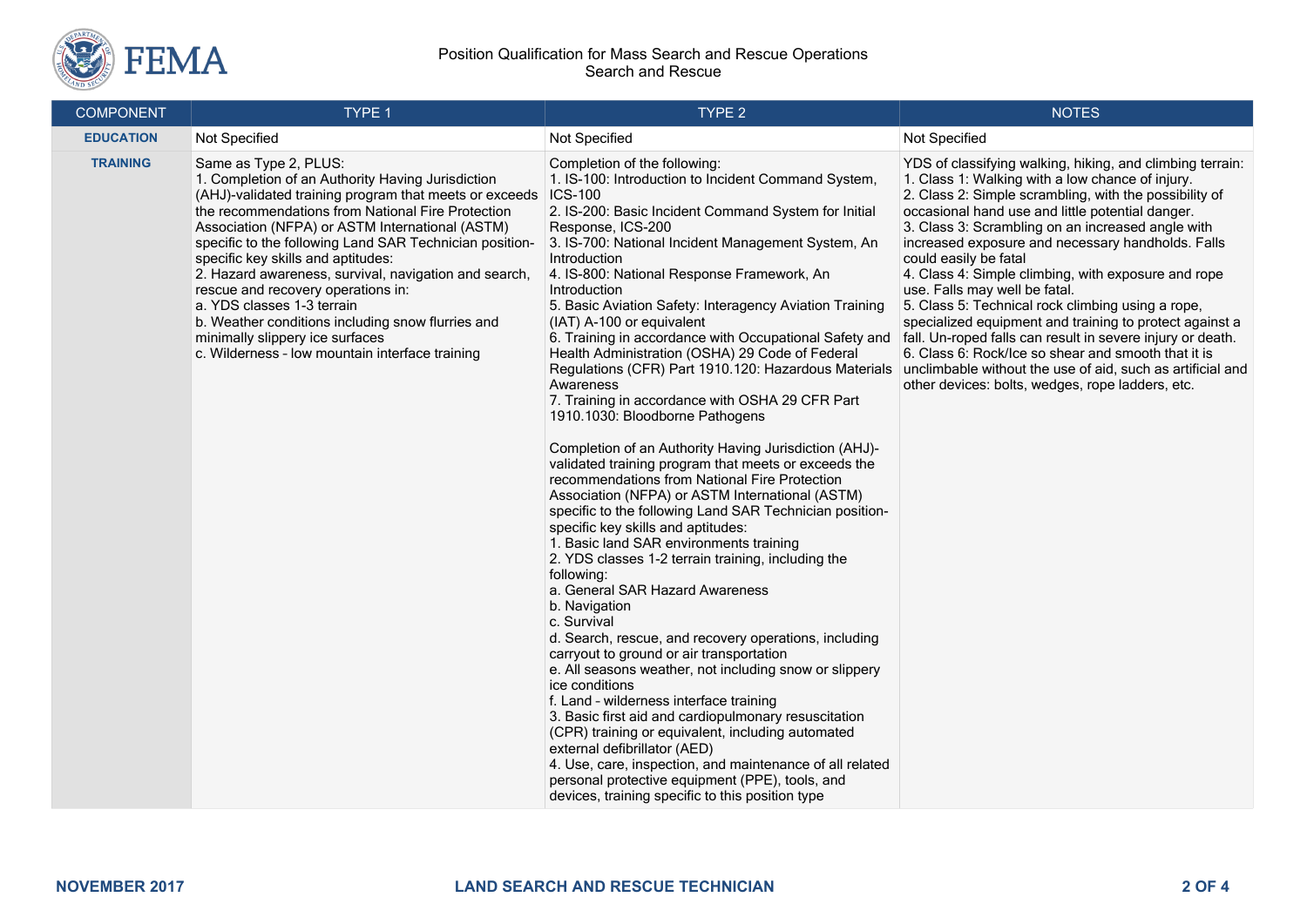

#### Position Qualification for Mass Search and Rescue Operations Search and Rescue

| <b>COMPONENT</b>                                                                            | TYPE 1         | TYPE <sub>2</sub>                                                                                                                                                                                                                                                                                                                                                                                                                                                                     | <b>NOTES</b>                                                                                                                                                                                                                                                            |
|---------------------------------------------------------------------------------------------|----------------|---------------------------------------------------------------------------------------------------------------------------------------------------------------------------------------------------------------------------------------------------------------------------------------------------------------------------------------------------------------------------------------------------------------------------------------------------------------------------------------|-------------------------------------------------------------------------------------------------------------------------------------------------------------------------------------------------------------------------------------------------------------------------|
| <b>EXPERIENCE</b>                                                                           | Same as Type 2 | Knowledge, Skills, and Abilities:<br>1. Knowledge of land SAR and associated hazards<br>2. Knowledge of the capabilities of canine search<br>3. Understanding of SAR procedures in the land<br>environment during day and night operations<br>4. Ability to identify and use appropriate PPE<br>5. Ability to carry out land SAR<br>Experience:<br>Completion of a Land SAR Technician Position Task<br>Book (PTB) or equivalent Authority Having Jurisdiction<br>(AHJ) documentation | Not Specified                                                                                                                                                                                                                                                           |
| <b>PHYSICAL/MEDICAL</b><br><b>FITNESS</b>                                                   | Same as Type 2 | 1. Arduous<br>2. Meets minimum physical fitness standards, in<br>accordance with the AHJ's Job Related Physical Ability<br>Test (JRPAT)<br>3. Maintains AHJ-determined medical fitness suitable<br>for the environment and job requirements<br>4. Maintains immunizations in accordance with the U.S.<br>Department of Health and Human Services Centers for<br>Disease Control's recommended adult immunization<br>schedule for the United States of America                         | The NIMS Guideline for the National Qualification<br>System (NQS) defines Physical/Medical Fitness levels<br>for NIMS positions                                                                                                                                         |
| <b>CURRENCY</b>                                                                             | Same as Type 2 | 1. Annual refresher of related SAR skills and abilities in<br>land environments<br>2. Functions in this position during an operational<br>incident, planned event, exercise, drill, or simulation<br>once every three years or as the AHJ determines<br>3. Background checks as applicable law permits or<br>requires                                                                                                                                                                 | Provider must carry out and use any background<br>checks as applicable law specifies. This may include a<br>background check completed within past 12 months;<br>sex-offender registry check; and a local, state, and a<br>local, state, and national criminal history. |
| <b>PROFESSIONAL AND</b><br><b>TECHNICAL</b><br><b>LICENSES AND</b><br><b>CERTIFICATIONS</b> | Same as Type 2 | Not Specified                                                                                                                                                                                                                                                                                                                                                                                                                                                                         | Not Specified                                                                                                                                                                                                                                                           |